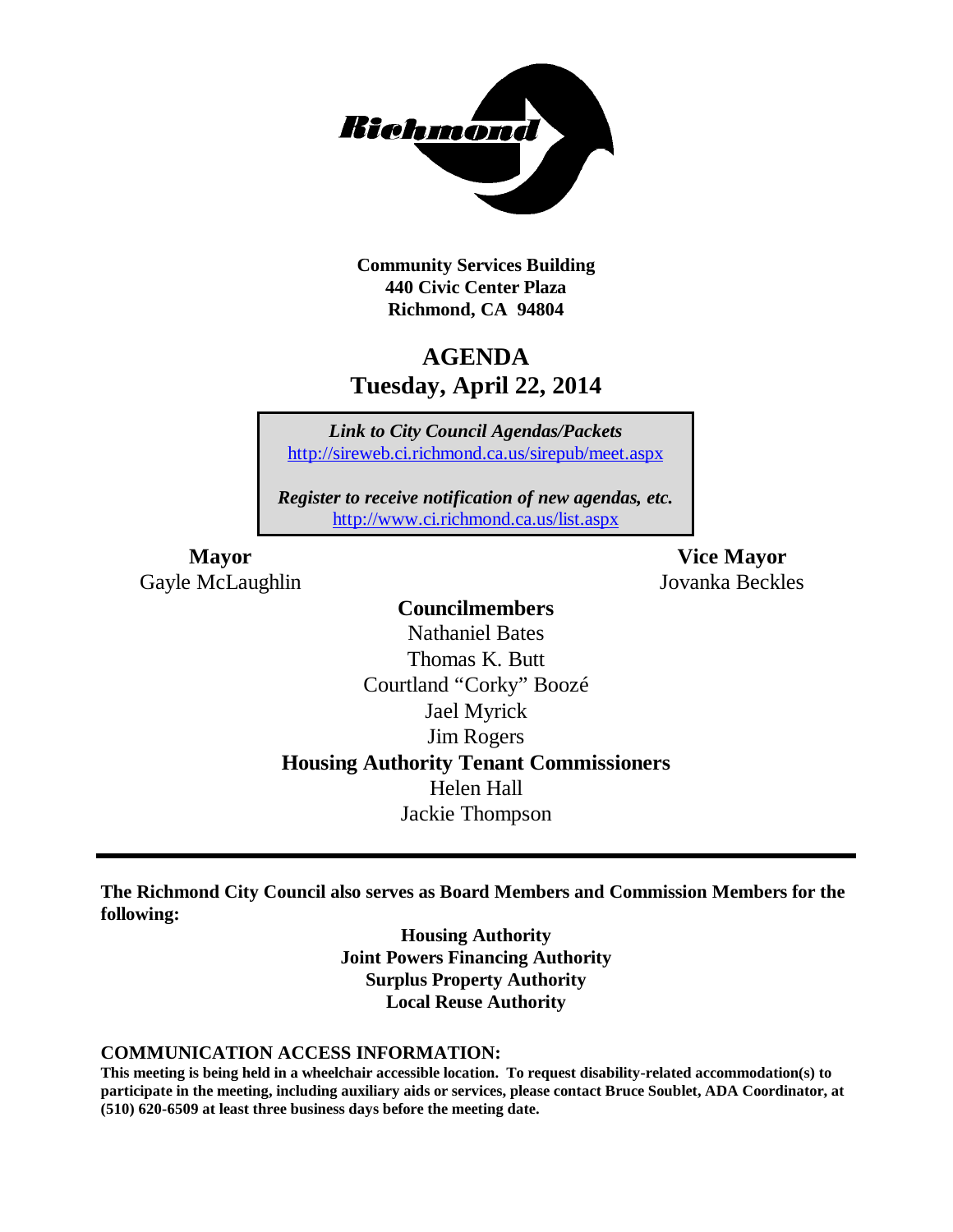# **MEETING PROCEDURES**

The City of Richmond encourages community participation at its City Council meetings and has established procedures that are intended to accommodate public input in a timely and time-sensitive way. As a courtesy to all members of the public who wish to participate in City Council meetings, please observe the following procedures:

**PUBLIC COMMENT ON AGENDA ITEMS:** Anyone who desires to address the City Council on items appearing on the agenda must complete and file a pink speaker's card with the City Clerk **prior** to the City Council's consideration of the item. Once the City Clerk has announced the item and discussion has commenced, no person shall be permitted to speak on the item other than those persons who have submitted their names to the City Clerk. Your name will be called when the item is announced for discussion. **Each speaker will be allowed TWO (2) MINUTES to address the City Council on NON-PUBLIC HEARING items listed on the agenda.**

**OPEN FORUM FOR PUBLIC COMMENT:** Individuals who would like to address the City Council on matters not listed on the agenda or on **Presentations, Proclamations and Commendations, Report from the City Attorney, or Reports of Officers** may do so under Open Forum. All speakers must complete and file a pink speaker's card with the City Clerk **prior** to the commencement of Open Forum. **The amount of time allotted to individual speakers shall be determined based on the number of persons requesting to speak during this item. The time allocation for each speaker will be as follows: 15 or fewer speakers, a maximum of 2 minutes; 16 to 24 speakers, a maximum of 1 and one-half minutes; and 25 or more speakers, a maximum of 1 minute.**

#### **SPEAKERS ARE REQUESTED TO OCCUPY THE RESERVED SEATS IN THE FRONT ROW BEHIND THE SPEAKER'S PODIUM AS THEIR NAME IS ANNOUNCED BY THE CITY CLERK.**

**CONSENT CALENDAR:** Consent Calendar items are considered routine and will be enacted, approved or adopted by one motion unless a request for removal for discussion or explanation is received from the audience or the City Council. A member of the audience requesting to remove an item from the Consent Calendar must complete and file a speaker's card with the City Clerk **prior to the City Council's consideration of Agenda Review.** An item removed from the Consent Calendar may be placed anywhere on the agenda following the City Council's agenda review.

Any law enforcement officer on duty or whose service is commanded by the presiding officer shall be Sergeant-at-Arms of the Council meetings. He/she, or they, shall carry out all orders and instructions given by the presiding officer for the purpose of maintaining order and decorum at the Council meetings (City Council Rules of Procedure and Order Section III F, RMC Section 2.12.030).

**\*\*\*\*\*\*\*\*\*\*\*\*\*\*\*\*\*\*\*\*\*\*\*\*\*\*\*\*\*\*\*\*\*\*\*\*\*\*\*\*\*\*\*\*\*\*\*\*\*\*\*\*\*\*\*\*\*\***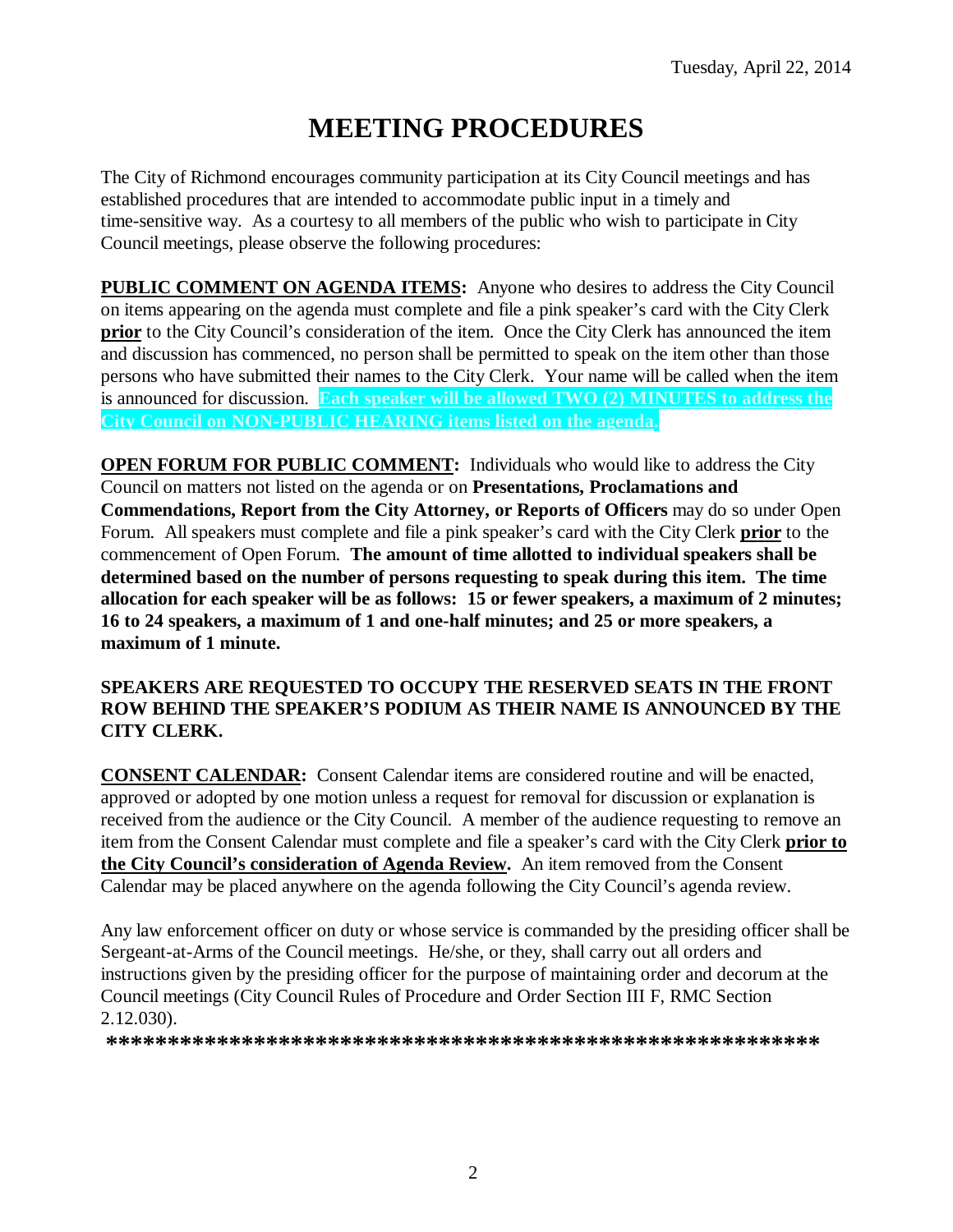### **OPEN SESSION TO HEAR PUBLIC COMMENT ON CLOSED SESSION ITEMS**

5:30 p.m.

#### **A. ROLL CALL**

#### **B. PUBLIC COMMENT**

#### **C. ADJOURN TO CLOSED SESSION**

### **CLOSED SESSION**

Shimada Room of the Community Services Building

#### **A. CITY COUNCIL**

#### **A-1.** CONFERENCE WITH REAL PROPERTY NEGOTIATOR (Government Code Section 54956.8):

Property: Port of Richmond (Rigger's Loft) Agency negotiators: Bill Lindsay and Jim Matzorkis Negotiating party: R&B Cellars Under negotiation: Price and terms of payment

Property: Port of Richmond Terminal 4 Agency negotiators: Bill Lindsay and Jim Matzorkis Negotiating party: Recycled Aggregate Product Company (RAPCO) Under negotiation: Price and terms of payment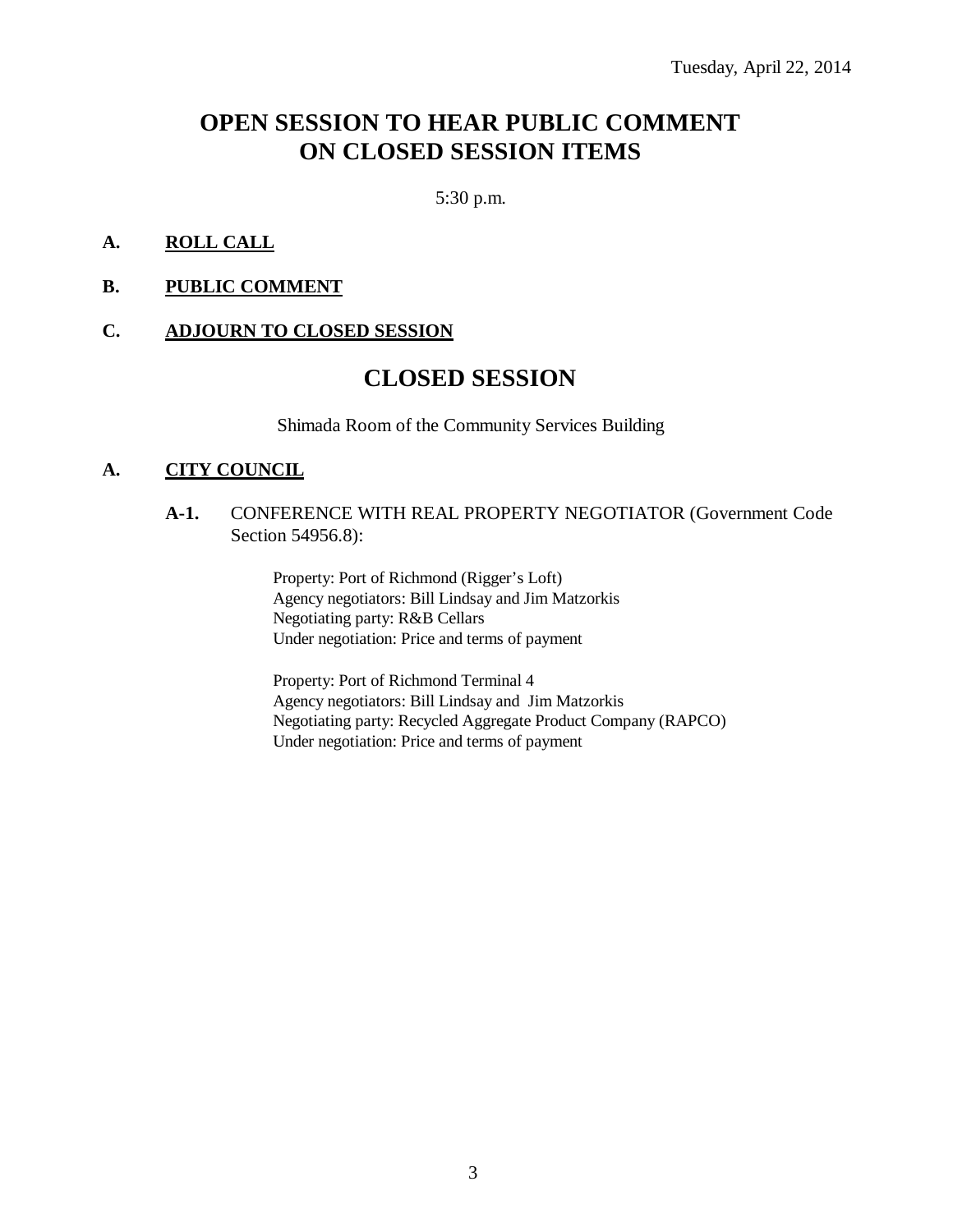# **SPECIAL MEETING OF THE RICHMOND CITY COUNCIL**

6:30 p.m.

- **A. PLEDGE TO THE FLAG**
- **B. ROLL CALL**
- **C. STATEMENT OF CONFLICT OF INTEREST**
- **D. AGENDA REVIEW**

#### **E. PRESENTATIONS, PROCLAMATIONS, AND COMMENDATIONS**

- **E-1.** PROCLAMATION recognizing April as National Poetry Month with special honors to high school winners in the 2014 Poetry Out Loud competition - Mayor McLaughlin (620-6503).
- **E-2.** PRESENTATION of a certificate of appreciation to participants of a local environmental justice training for their commitment to learning and civic engagement on the issue of environmental justice in Richmond - Mayor McLaughlin (620-6503) and Vice Mayor Beckles (620-6581).
- **E-3.** PROCLAMATION honoring the 2014 Cinco de Mayo Holiday and Festivities in Richmond - Mayor McLaughlin (620-6503) and Vice Mayor Beckles (620-6581).

#### **F. REPORT FROM THE CITY ATTORNEY OF FINAL DECISIONS MADE AND NON-CONFIDENTIAL DISCUSSIONS HELD DURING CLOSED SESSION**

#### **G. OPEN FORUM FOR PUBLIC COMMENT**

#### **H. STUDY SESSION - NOT EARLIER THAN 7:00 P.M.**

- **H-1.** RECEIVE a presentation from Contra Costa College President Dr. Denise Noldon and Contra Costa Community College District Governing Board President John Marquez on the proposed Contra Costa Community College District Measure E - Mayor McLaughlin (620-6503).
- **H-2.** RECEIVE a presentation by East Bay Municipal Utility District Director Lesa McIntosh concerning the water shortage and EBMUD water supply - Mayor McLaughlin (620-6503).